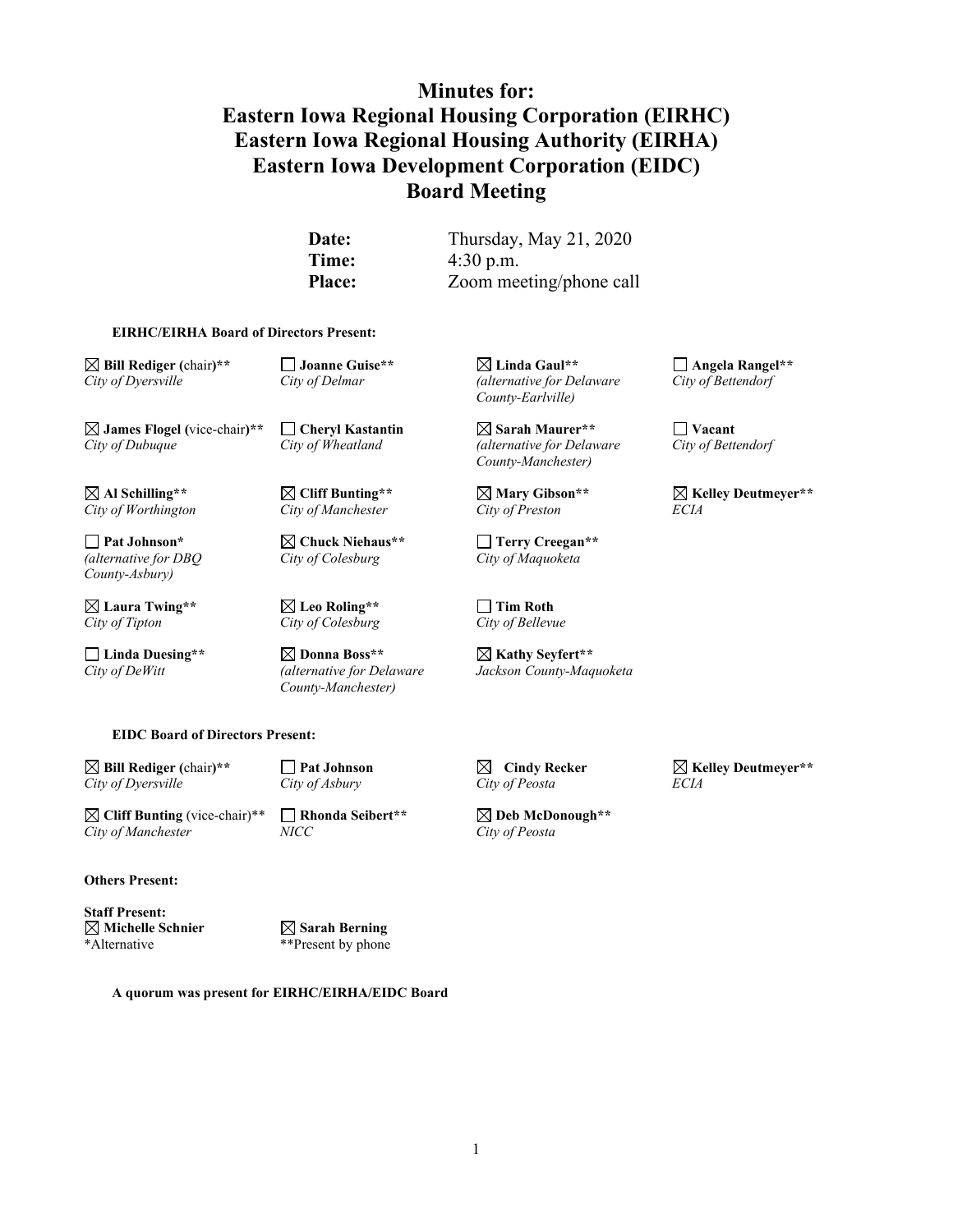# **Call to Order**

The meeting was called to order at 4:33 p.m. by Chair Rediger.

# **Review and Approve Minutes of EIRHA, EIRHC and EIDC March 26, 2020 Meeting**

Motion by Gaul, second by Bunting to approve the minutes from the EIRHA, EIRHC and EIDC March 26, 2020 meeting. The motion passed unanimously.

#### **Report on the following programs**

#### **Public Housing lease-up and vacancies**

Schnier reported that the Public Housing program currently has two units vacant. The Public Housing program is presently at 97.91% lease-up for the year.

#### **Section 8 Housing Choice Voucher (HCV) lease-up and waiting list**

Schnier noted that the Section 8 HCV program has 5,150 families on the waiting list as of May 2020. The yearly lease-up is currently at 89.68% with expenditures at 98.99%, based on the current projected budget figures.

#### **Mainstream Voucher Program lease-up**

Schnier stated the Mainstream Voucher Program is a new program as of February 2020 that assists individuals between the ages of 18-61 with disabilities. Schnier reported all 30 vouchers are leased up, resulting in a 100% lease up rate. Schnier stated \$155,279.00 was received for HAP funding to assist this population with rent assistance.

#### **Section 8 Housing Choice Voucher (HCV) Family Self-Sufficiency (FSS) Program**

Schnier said there are currently one hundred thirty-two (132) clients enrolled in the Section 8 Housing Choice Voucher (HCV) FSS program with an average monthly escrow balance of \$399. 40% of the clients have escrow accounts, with the high balance of \$14,908.Since the last update, there were two successful completions with both completing their contracts without escrow accounts. Schnier informed the Board due to the pandemic more case management services have been needed; in addition, a list of emergency resources was distributed to all clients and extra contact made for those who needed it in order to maintain their mental health.

#### **Public Housing Family Self-Sufficiency (FSS) Program**

Schnier reported that forty-four (44) clients are currently being served by the Public Housing FSS program with the highest escrow of \$23,608. Clients can be on the FSS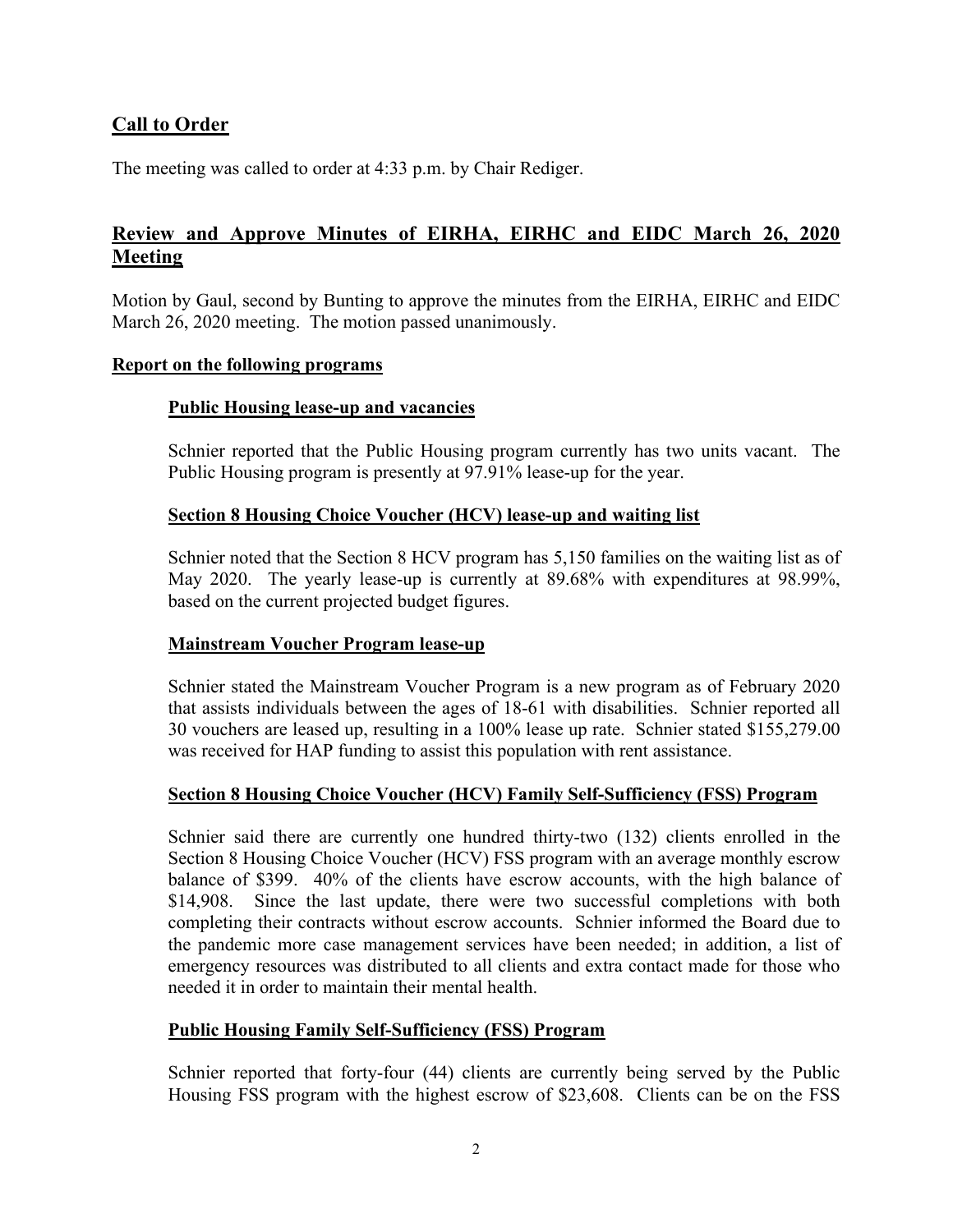program for up to five years. Since the last update there was one successful completion, with an escrow balance of \$7,407.

### **ROSS Elderly Self-Sufficiency (ESS) Program**

The ROSS Elderly Self-Sufficiency (ESS) program has served one hundred thirty-five (135) participants to date with sixty-three (63) current active clients. Schnier stated the COVID-19 virus brought about some interesting challenges for the ESS program. Due to the social restrictions the Spring 2020 events with ISU Extension were postponed. Staff stepped up contact with clients, provided resources for clients, did additional mailings and delivered encouragement packages.

#### **Housing Development**

Schnier said staff continue to work with the East Central Development Corporation (ECDC) in partnership with the EIRHC Housing Trust Fund (HTF) on site development of a Pocket Neighborhood in Maquoketa. Schnier informed the Board that Nemmers Realty has been secured to assist with the sale of the homes. Currently three homes have buyers and two additional lots have started construction process. Schnier stated the CDBG department at ECIA has applied for additional down payment assistance, if received, it would be an additional \$18,500 plus \$300 for home inspection assistance.

#### **Homeownership Programs**

Schnier reported the Housing Authority has sold six (6) Public Housing units to date. A total of twenty-eight (28) applicants in the Section 8 Housing Choice Voucher (HCV) Homeownership Program purchased a home using their HCV for mortgage assistance. Fourteen (14) participants remain active on the program. Staff also provide housing counseling services to the homeowners.

### **Housing Counseling**

Schnier explained that as an approved HUD Housing Counseling Agency since July 30, 2010, EIRHA has provided Housing Counseling Services to one hundred fifty (150) households who have completed the pre and post homeownership counseling course, with one hundred twenty (120) households that went on to purchase a home. Presently, there are thirty (30) active households using the Housing Counseling services. She informed board members that the 2019 Housing Counseling Grant of \$14,624 was recently closed out and staff have submitted an expression of interest for the 2020 Housing Counseling Grant.

### **Eastern Iowa Regional Housing Corporation Housing Trust Fund (EIRHC HTF)**

The Eastern Iowa Regional Housing Corporation Housing Trust Fund (EIRHC HTF) has received awards since FY2015 to assist with constructing or rehabilitating units for affordable housing. Another award of \$326,554 was granted in January 2019. Projects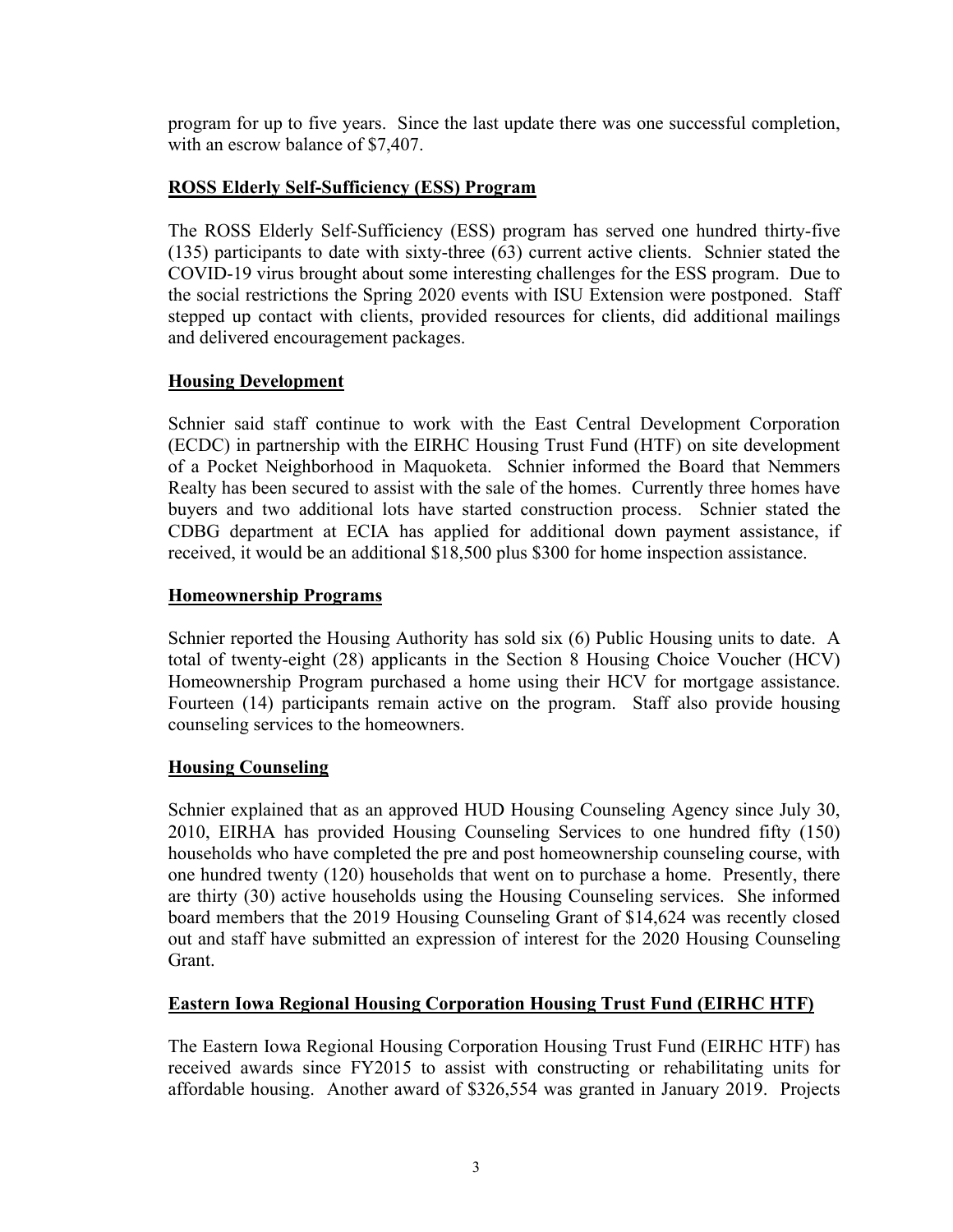include down payment assistance for three single family homeowners; owner-occupied rehab for three single family; Area Substance Abuse fourteen (14) rehab units in the City of Maquoketa; and rental rehab/new development for five (5) Pocket Neighborhood homes. These funds must be fully expended by December 31, 2020.

Staff applied for FY2020 funding to the State Housing Trust Fund with an award of \$284,181 granted in January 2020. Projects include down payment assistance for seven single family homeowners; lead reduction for three single family units; rehabilitation for fourteen Area Substance Abuse units in the City of Maquoketa; and rental rehab/new development for five homes to be constructed in the Pocket Neighborhood in the City of Maquoketa; and Evergreen Meadows rental rehab for thirteen (13) units. These funds must be fully expended by December 31, 2021.

### **Tenant Based Rent Assistance (TBRA) Program**

Schnier indicated that TBRA clients are pulled from the Section 8 Housing Choice Voucher program waiting list with a preference for those that are disabled. Families are assisted through TBRA until they can transition over to the Section 8 Housing Choice Voucher program. Currently there are sixty-one (61) participants being served with monthly Housing Assistance Payments and thirty-five (35) who have received security deposit assistance.

To date, the 2019 TBRA has expended 50% of the funds with the contract end date of March 31, 2021.

### **USDA and Evergreen Meadows Lease-up**

The Worthington, Grand Mound USDA units were at 100% lease-up. There currently is one vacancy at both the Grand Mound and Worthington sites.

The Evergreen Meadows lease-up is at 97.22%, with 2,117 individuals on the waiting list. Additional information on residents: twelve (12) are currently enrolled in the FSS program; six (6) residents are students; and seventeen (17) are employed either part-time or full-time. Schnier commented that gift bags made up of snacks and games were delivered to all units in response to the COVID-19 pandemic.

### **Asbury Meadows Tax Credit Lease-up and Waiting List**

Schnier said that Asbury Meadows is currently at 96.88% yearly lease-up with 1,210 individuals on the waiting list. Asbury Meadows currently has three (3) vacancies. Additional information on residents: twelve (12) are enrolled in the FSS Program; four (4) residents are students; and fifteen (15) are employed either part-time or full-time. Schnier commented that gift bags made up of snacks and games were delivered to all units in response to the COVID-19 pandemic.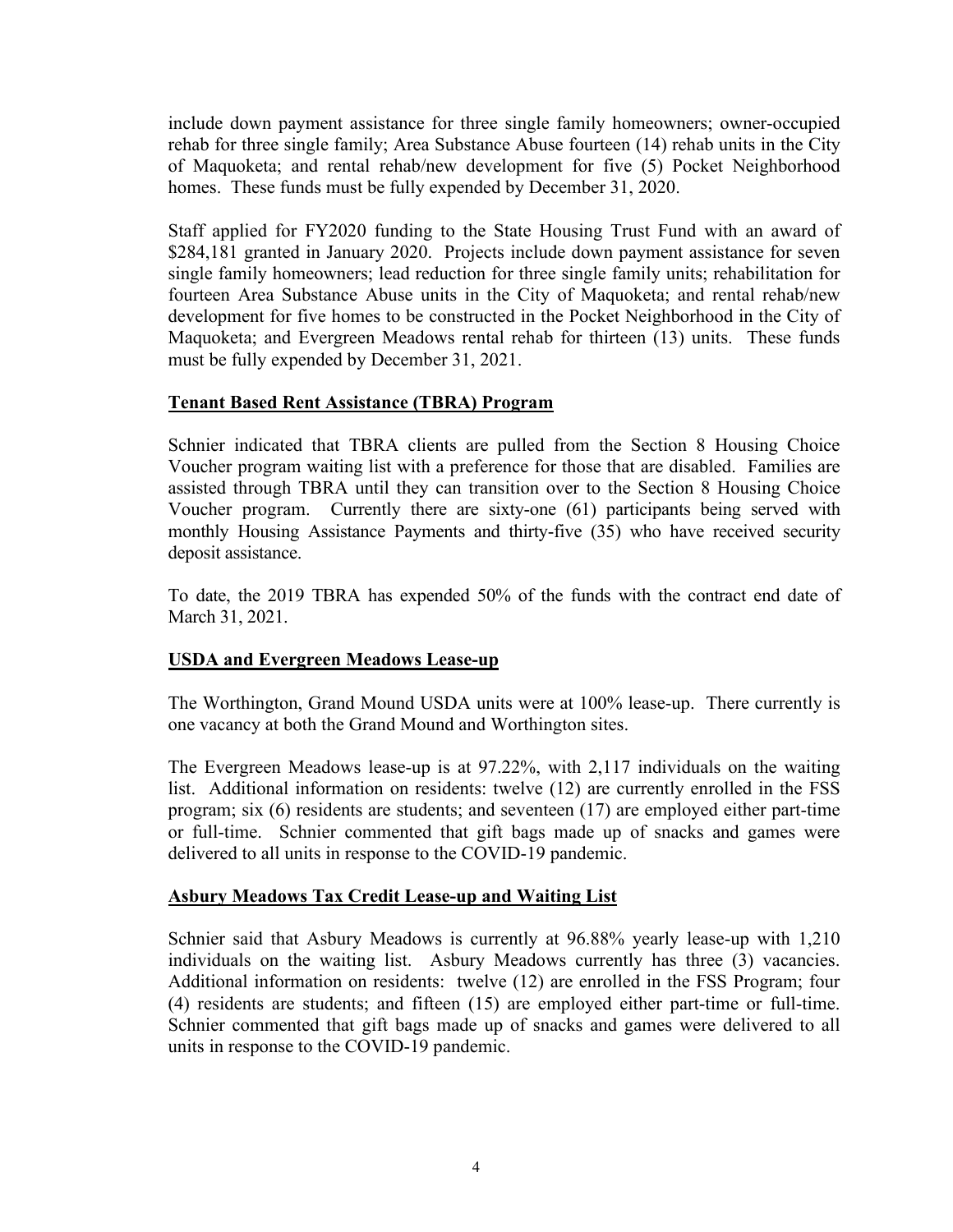# **Review and Approve Public Housing and Section 8 Housing Choice Voucher (HCV) program expenditures for March and April 2020**

Schnier began by reviewing the cash account balances for Section 8 HCV, Public Housing, Corporation and Tax Credit as of May 1, 2020. Schnier noted that the Public Housing and Section 8 HCV programs received CARE COVID-19 funds to be utilized on COVID related expenses, to be expended by December 31, 2020. PH received \$63,306.00 and S8 received \$121,748.00.

Disbursements for March and April Public Housing include the following expenditures: \$239 to Nan McKay & Associates for Model ACOP revision; \$65 to Bernie's Heating and Cooling for service call; \$3,825 to Coyles Contracting for repairs; \$4,192.13 to East Iowa Mechanical for service calls; and \$506.67 and \$1,113.33 to MRI Software for adding the IVR system and SaaS Migration. There were no other unusual Public Housing expenditures for March and April.

Schnier noted the March and April disbursements for Section 8 HCV: \$239 to Nan McKay & Associates for the Model Admin Plan; and \$3,735.67 to MRI Software for adding the IVR system and SaaS migration. There were no other unusual Section 8 HCV expenditures for March and April.

Motion by Gibson, second by Gaul to approve Public Housing and Section 8 HCV program expenditures for March and April. The motion passed unanimously.

### **Review and Approve Mainstream Voucher expenditures for March and April 2020**

Schnier indicated that there were no unusual Mainstream Voucher expenditures for March and April, 2020.

Motion by Bunting, second by Gaul to approve Mainstream Voucher expenditures for March and April. The motion passed unanimously.

### **Review and Approve updated income limits – EIRHA Resolution #5-2020**

Schnier reviewed the HUD income limits for Public Housing and Section 8 HCV, which were retroactive to April 1, 2020. Income guidelines went up roughly \$500 per household.

Motion by Gaul, second by Roling to approve updated income limits – EIRHA Resolution #5- 2020. The motion passed unanimously.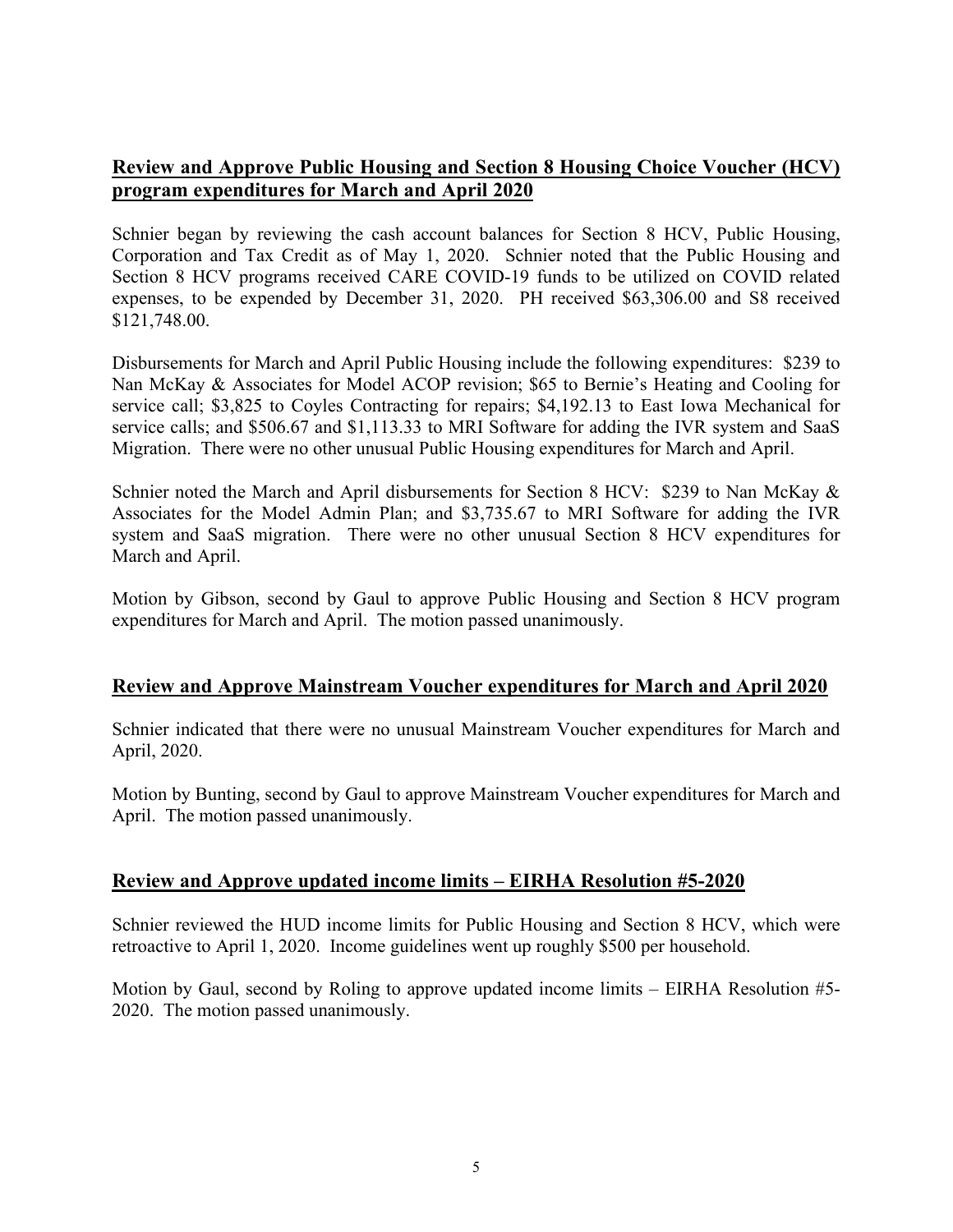# **Review and Approve Memorandum of Understanding between Resident Advisory Board and EIRHA regarding participation funding**

Schnier stated that the annual memorandum provides a written agreement between the Housing Authority and the Resident Advisory Board (RAB) to provide for the use and distribution of HUD funds received for tenant participation. The Housing Authority will provide \$25 per occupied unit per year from its operating budget for the public housing residents.

Motion by Gibson, second by Gaul to approve the Memorandum of Understanding between Resident Advisory Board and EIRHA regarding participation funding. The motion passed unanimously.

### **Review and Approve Public Housing Flat Rent Policy – EIRHA Resolution #9-2020**

Schnier referenced the Public Housing Flat Rent Policy-EIRHA Resolution #9-2020, noting that this is an annual requirement by HUD to review. The Flat Rent was implemented to eliminate the disincentive of constantly increasing income-based rents for upwardly mobile families in Public Housing, thus allowing them to stay longer to save money for homeownership or move to non-assisted housing while paying a fair rent to EIRHA. A notice of public hearing for the Public Housing Flat Rent Policy was advertised in seven counties. This resolution is effective July 1, 2020.

Motion by Twing, second by Schilling to approve the Public Housing Flat Rent Policy – EIRHA Resolution #9-2020. The motion passed unanimously.

# **Review and write off outstanding Public Housing tenant past due balances-EIRHA Resolution #10-2020**

Schnier reviewed the outstanding Public Housing tenant balances and requested that those charges be written off the books. The total write-off for July 1, 2019 through June 30, 2020 for seven tenants will be \$7,371.21.

Motion by Gaul, second by Boss to approve write-off outstanding Public Housing tenant past due balances – EIRHA Resolution #10-2020. The motion passed unanimously.

# **Review and Approve EIRHC USDA program expenditures for March and April 2020**

Schnier reported on the EIRHC USDA program expenditures for March and April 2020; she highlighted the MRI Software expense of \$49.80 for the SaaS migration.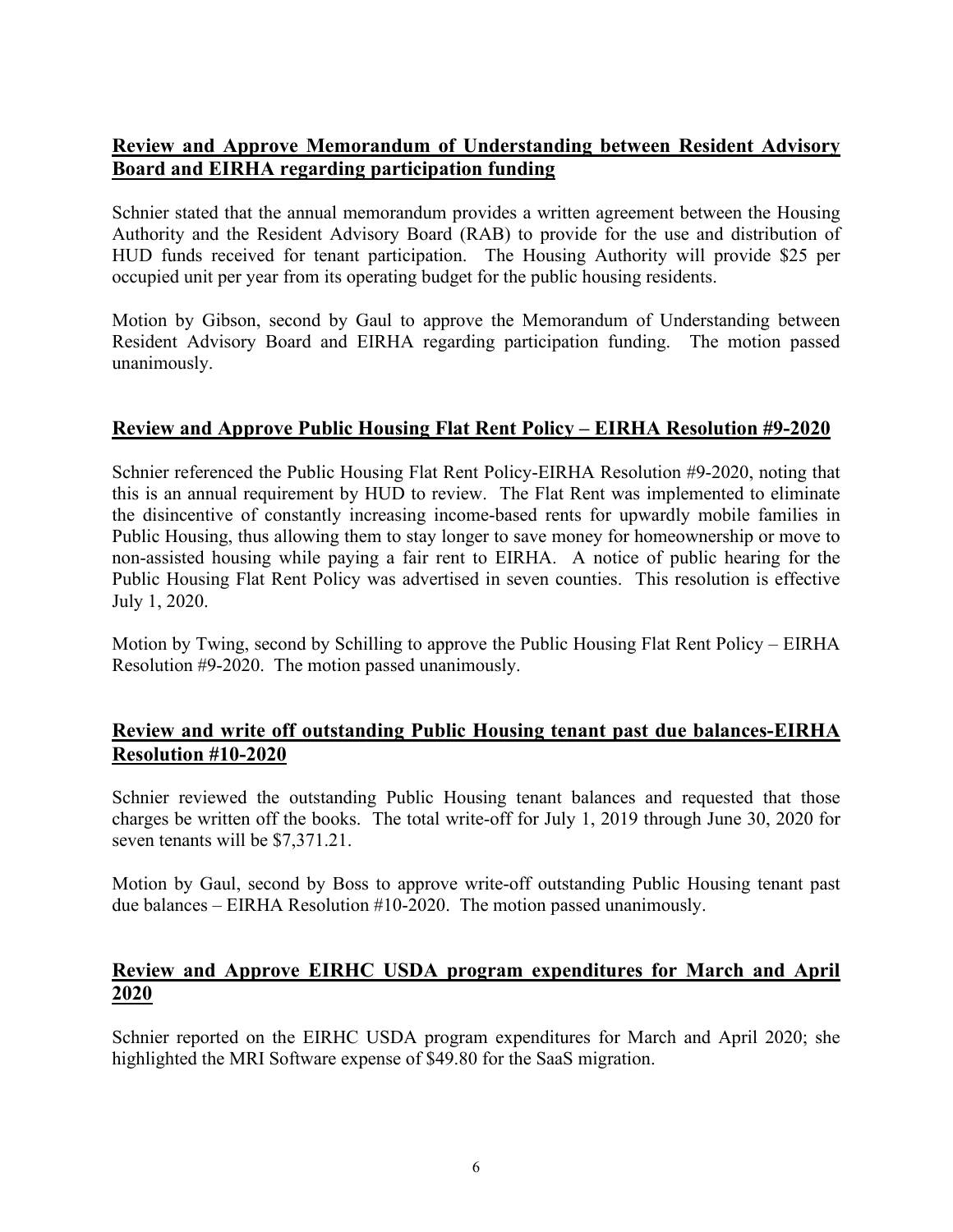Motion by Gibson, second by Niehaus to approve the EIRHC USDA program expenditures for March and April 2020. The motion passed unanimously.

# **Review and Approve EIRHC Evergreen Meadows program expenditures for March and April 2020**

Schnier presented the March and April 2020, EIRHC Evergreen Meadows program expenditures to the board members, noting a disbursement of \$3,726.85 to Mississippi Valley Pump for a new pump and capacitor at the left station; \$139.43 to MRI Software for SaaS migration. All other cash disbursements are normal and routine.

Motion by Twing, second by Gaul to approve the EIRHC Evergreen Meadows program expenditures for March and April 2020. The motion passed unanimously.

# **Review and Approve Asbury Meadows Tax Credit and EIRHC-Tax Credit program expenditures for March and April 2020**

Schnier presented the Asbury EIRP, LLLP (Asbury Meadows) March and April 2020 expenditures to the board members. She noted the following cash disbursements: \$5,000.00 to Iowa Finance Authority for the HOME loan payment; and \$139.44 to MRI Software for the SaaS migration. All other cash disbursements are normal and routine expenditures.

She then continued with the EIRH Tax Credit, Corp March and April 2020 expenditures to the board members, highlighting the following cash disbursements: \$374.66 to MRI Software for the SaaS migration. There were no other unusual cash disbursements.

Motion by Schilling, second by Boss to approve the Tax Credit program expenditures for March and April 2020. The motion passed unanimously.

### **Review and Approve Asbury Meadows delinquent accounts – EIRHC Resolution #1-2020**

Schnier reviewed Asbury Meadows delinquent accounts and requested that those charges be written off the books. The total write-off for July 1, 2019 through June 30, 2020 for two tenants will be \$8,545.

Motion by Gaul, second by Niehaus to approve Asbury Meadows delinquent accounts – EIRHA Resolution #1-2020. The motion passed unanimously.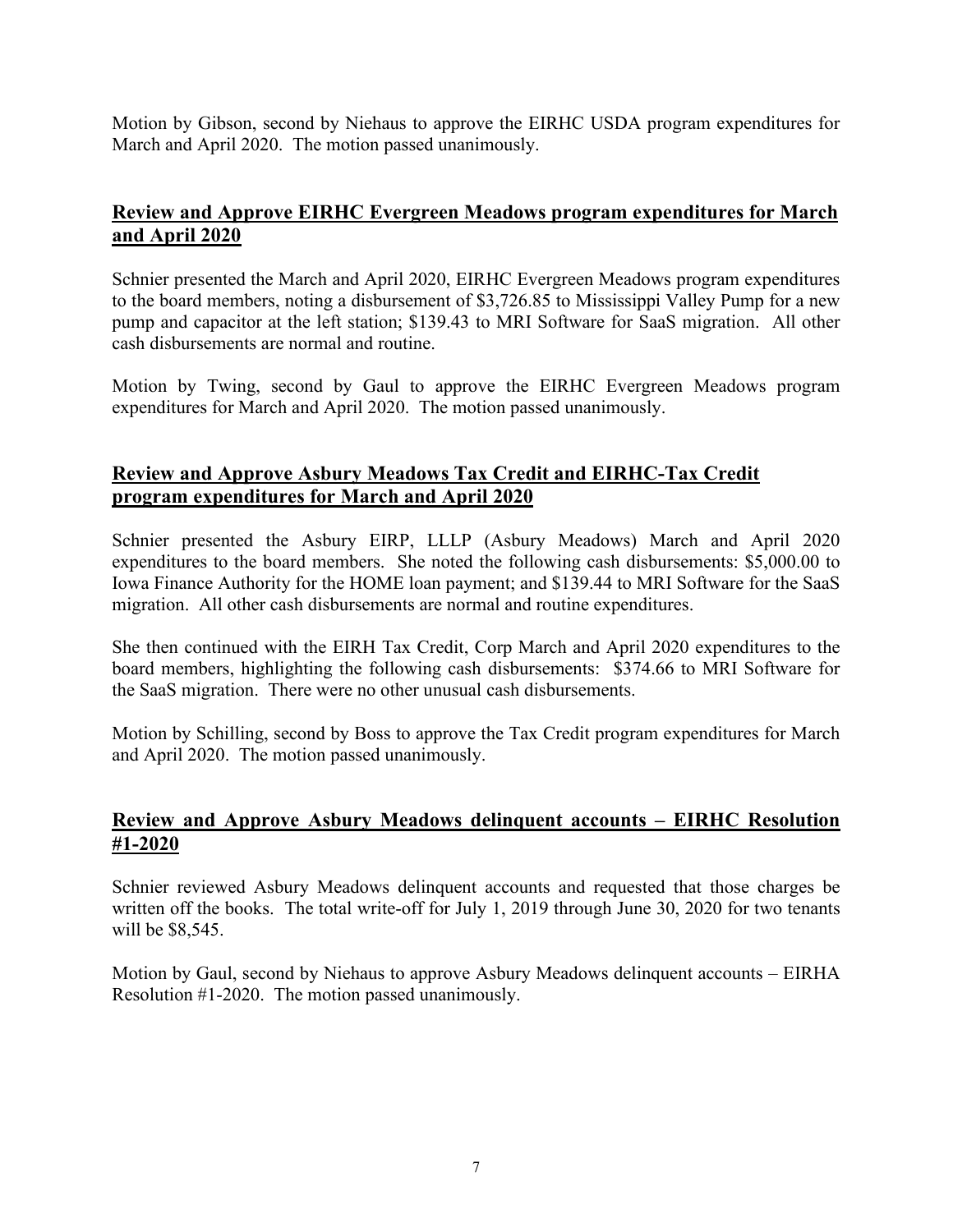# **Review and Approve the Tenant Based Rental Assistance (TBRA) program expenditures for March and April 2020**

Schnier reviewed the TBRA expenditures for March and April 2020, there were no other unusual cash disbursements.

Motion by Flogel, second by Roling to approve the Tenant Based Rent Assistance expenditures for March and April 2020. The motion passed unanimously.

# **Other Business**

**Section 8 Admin Plan** – Schnier reviewed updates to the plan implemented during COVID-19 as follows:

### • **Income Changes**

Staff are working hard to process income changes quickly, due to COVID-19 and the decrease of income for tenants. Currently income changes will be processed by the 1st of the next month.

### • **Rent Increases**

Currently a \$25 rent increase is being allowed for landlords.

### **Depository Resolution**

Schnier informed the Board that the depository resolution needed to be updated. When funds are deposited for Section 8 HCV or Public Housing Program, a general depository agreement needs to be in place.

Motion by Gibson, second by Boss to approve the General Depository Agreement - EIRHA Resolution #11-2020 and the EIRHC Resolution #2-2020. The motion passed unanimously.

# **Next Meeting – Thursday, July 16, 2020 at 4:30 pm**

Schnier noted the date of Thursday, July 16, 2020 at 4:30 p.m. for the next Housing meeting.